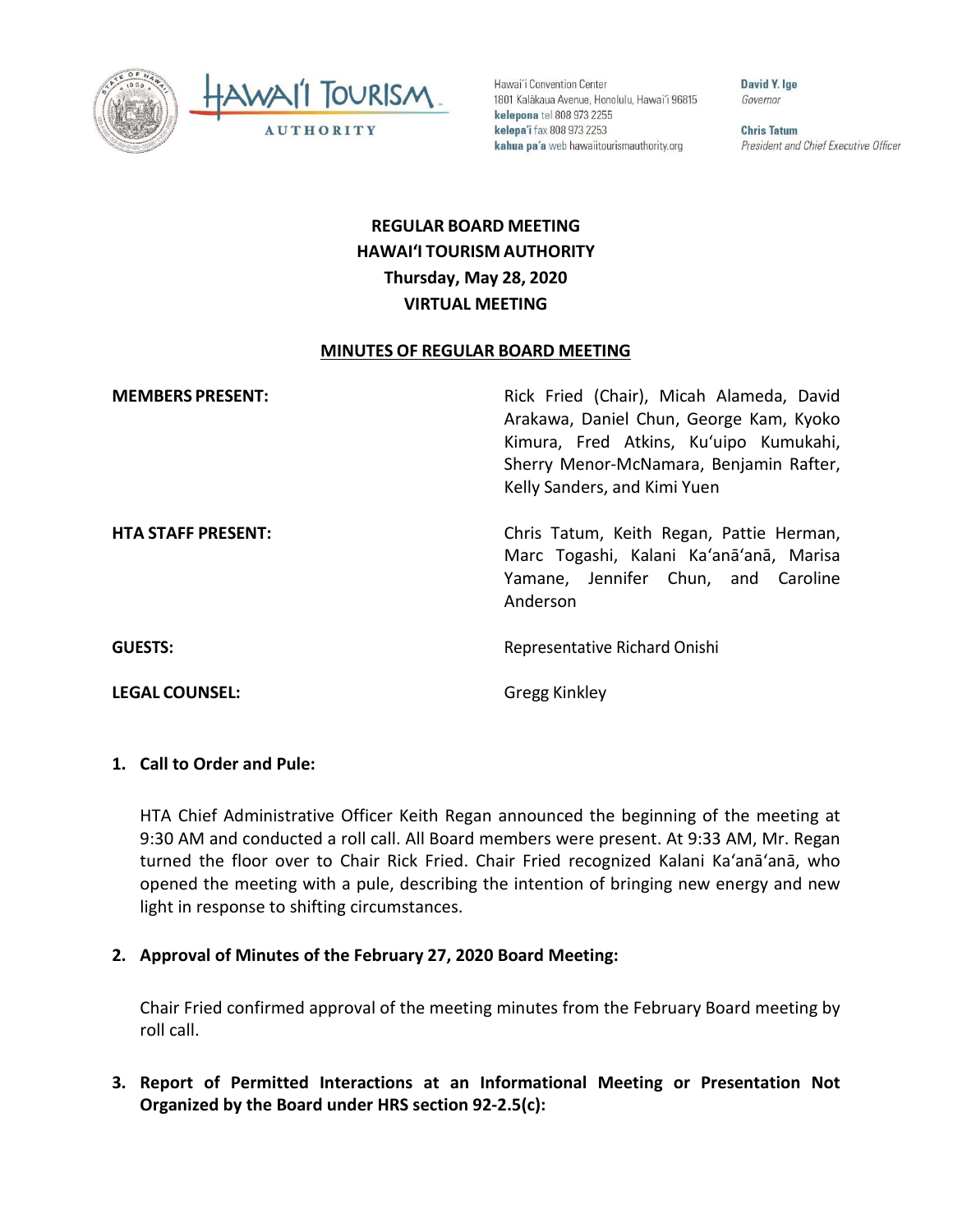Chair Fried asked the Board whether there were any permitted interactions to report, and David Arakawa responded that he is a member of Governor David Ige's Working Group on Economic Recovery for the Construction and Housing Section. As part of that assignment, Mr. Arakawa needed to ensure that construction workers were able to travel interisland, and viewed the screening process for arriving passengers at the airport. He commended HTA and requested a presentation from HTA and the Department of Transportation (DOT) regarding the screening and contact tracing programs at the next Board meeting.

Chair Fried thanked Representative Richard Onishi for attending.

Chair Fried then said that there are over 200,000 people employed in the travel industry that need to go back to work. He added that a date needs to be set to reopen Hawai'i so that the industry can plan around that date. Chair Fried continued that Hawai'i could arguably reopen mainland travel sooner than people might think, hopefully by July 1st, based on the number of ICU hospital beds available in the event of a spike in cases.

# **4. Report of the CEO Relating to Staff's Implementation of HTA's Programs during February - April 2020:**

Chair Fried recognized HTA Chief Executive Officer Chris Tatum to present his report. Mr. Tatum said that in January there were about 27,800 visitor arrivals per day, and in February, there were about 28,500 visitor arrivals per day. After the first emergency proclamation on March 5th, HTA suspended its marketing campaigns and focused more on providing information from the Department of Health (DOH) and the Center for Disease Control to industry partners and travelers. In March, daily visitor arrivals decreased to about 14,000. On March 17th, Gov. Ige encouraged tourists to postpone their vacations and to limit social gatherings to 10 people. Mr. Tatum noted that HTA began an active campaign discouraging visitors from coming to Hawai'i in support of the governor's mitigation efforts. On March 21st, the governor issued his Emergency Proclamation instituting the 14-day quarantine for all arriving visitors. He said that HTA and DOT developed the programs for the screening and follow-up call processes. To date, the call center made 40,000 follow up calls to visitors and residents reminding them of their quarantine obligations and inquiring about their health situation.

On April 6th, HTA started its "Hotels for Heroes" program, where rooms were provided to healthcare providers and first responders throughout the state with over 90 hotels participating. Mr. Tatum explained that HTA paid an \$85.00 discounted rate to house and support workers separated from their families, which accounted for 2,547 room nights throughout the state. He added that the program has since concluded, but is on reserve for the fall in the event of any future need. Mr. Tatum noted that the number of COVID-19 cases has significantly decreased from its peak of 34 new cases per day in April to its current low levels.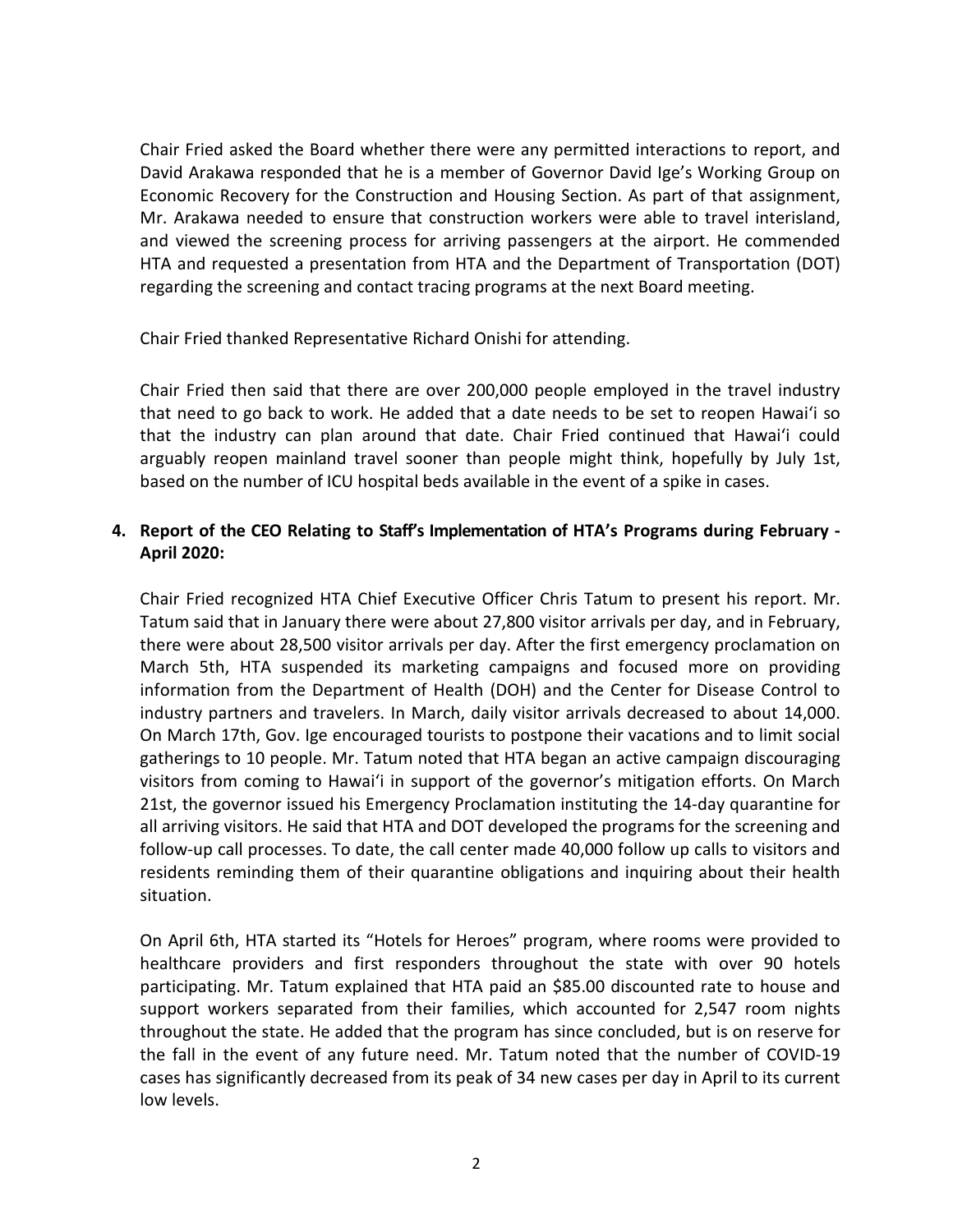Mr. Tatum expressed appreciation to healthcare workers, first responders, government leaders, and residents for coming together to mitigate the spread of the virus. Mr. Tatum also thanked the employees at HTA, the airports, hotels, John Monahan at Hawai'i Visitors and Convention Bureau (HVCB), Mufi Hannemann at Hawai'i Lodging and Tourism Association (HLTA), and others for collaborating to discourage travel and implement the most restrictive quarantine in the country to ensure the safety of the community. He added that HTA continues to support mitigation efforts working with all departments of the government, the industry, and the Legislature to restart the economy while being mindful of Hawaiian culture, the environment, and the community.

Mr. Tatum commended Mr. Regan and Marisa Yamane, the HTA Director of Communications and Public Relations, for their involvement and efforts. He added that the team has been very active over the past couple months and has been collaborating with the industry and the administration. Mr. Tatum expressed that the economy needs to be restarted collaboratively. As an organization, HTA must continue to abide by the guiding principles of the 5-year Strategic Plan, bringing business back the right way, perpetuating Hawaiian culture, involving the community, and protecting the environment. He noted that \$925,000 is allocated to each county in the proposed FY 2021 budget to promote engagement with the community and county agencies so that they are part of the process of welcoming visitors back, establishing better systems for destination management, and improving current and developing new tourist products and offerings. HTA needs to be a leader in opening the industry and getting people back to work in a responsible way. Residents want a safe environment for their families, and high value travelers also want to know that they are traveling to a safe destination. Mr. Tatum thanked the team for their hard work to make Hawai'i a safe place.

Chair Fried added there are other states at similarly low levels of cases like Alaska, but Hawai'i is the only state among those with a major urban area.

# **5. Presentation and Discussion of Current Market Insights and Conditions in Hawai'i and Key Major Hawai'i Tourism Markets, Including the United States, Japan, Canada, Oceania, Other Asia, Europe, and Cruise:**

Chair Fried recognized Jennifer Chun to discuss market insights and conditions. Ms. Chun discussed the statistics as contained in the Board packet. She noted that visitor arrivals for April are down 99.5%, with less than 5,000 visitors, and that every island's numbers were down substantially. Ms. Chun added that because arrivals are so low, no spending data was available for April and would likely continue to be unavailable for May and possibly June. She then noted that air seats were down 91.4%, and there was no cruise activity.

Kyoko Kimura asked if the hotel occupancy statistics include occupancy from the "Hotels for Heroes" program. Ms. Chun responded in the affirmative and that the numbers also include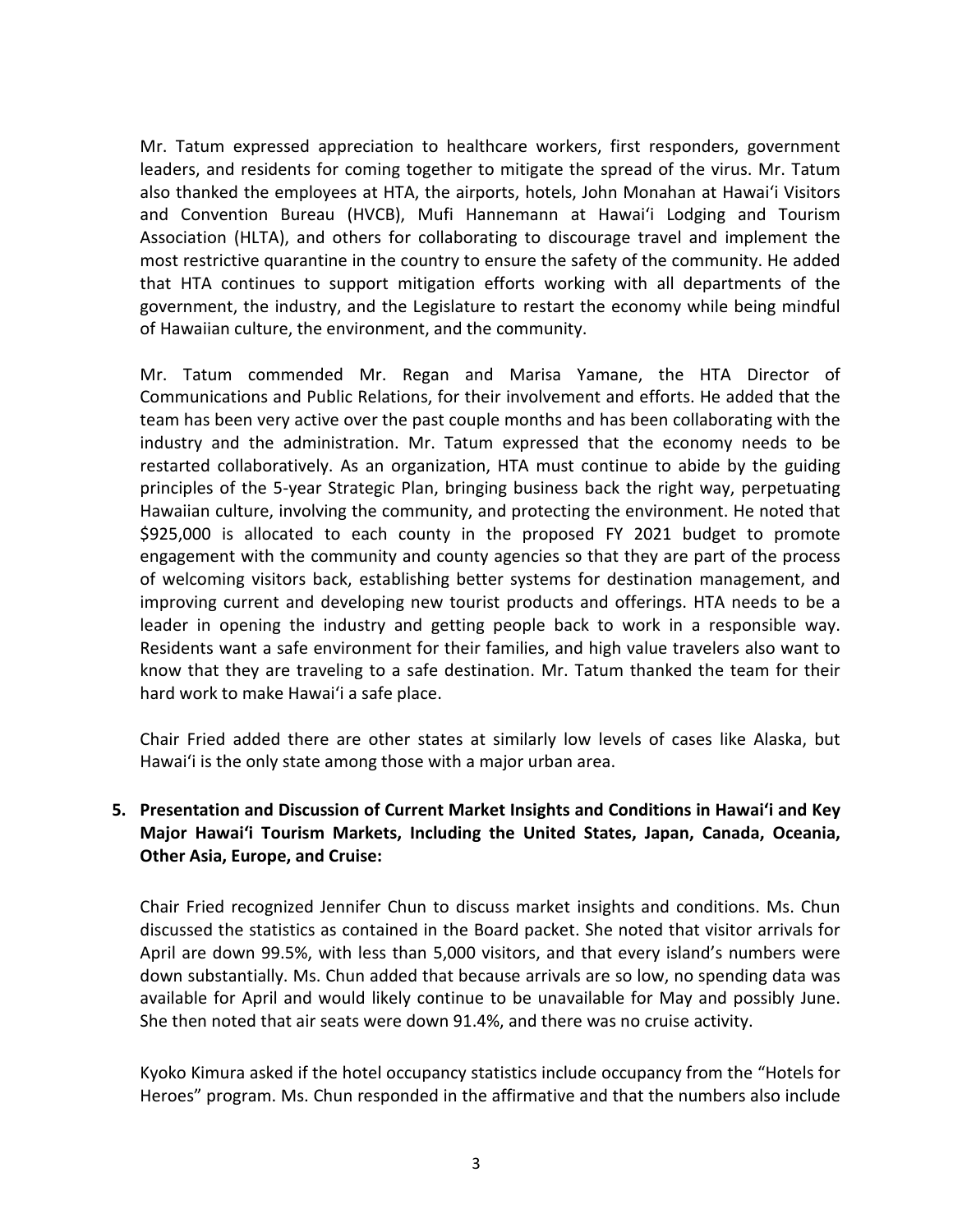#### crew contracts.

Chair Fried noted that some people have been concerned about the number of people still arriving, but that the vast majority of those arrivals were for people visiting family, and not visitors. Ms. Chun agreed that the number of people visiting for leisure purposes is very low compared to normal. She added that a large number of arrivals are exempt workers, military families, or intended residents.

Kimi Yuen asked what is included in the "Other" category on the daily report for arrivals and why that category exists. Ms. Chun replied that the new arrival forms reduced the number of categories for the traveler's purpose of trip. She then explained that people whose trip purpose do not fit the available categories write in their responses on the arrival forms. Many of the recent written responses have included returning students. Ms. Chun added that any arrivals not included in the leisure, business, or visiting friends and family categories are collectively grouped in the "Other" category on the daily reports.

# **6. Presentation, Discussion and Action on HTA's Financial Reports for February, March, April 2020:**

Chair Fried recognized Mr. Regan and Marc Togashi, HTA Vice President of Finance, to present the financial reports. Mr. Togashi discussed the Executive Summary as contained in the Board packet. He noted that as of April 30, HTA has \$91.5 million in cash including the \$5 million from the emergency fund. He added that through April, budget utilization is at \$71 million of HTA's \$81.6 million FY 2020 budget, which includes \$1.1 million in funding for HTA's response efforts to COVID-19.

Mr. Togashi then discussed the Budget Reallocation Summary as contained in the Board packet. He highlighted that \$170,000 was reallocated to the Hawaiian Cultural Opportunity Fund for 'Iolani Palace repairs, among other projects. He then noted that \$1 million was reallocated for the Hawaiian Center for Music and Dance for the purpose of tracking unspent funds. He added that \$54,000 was reallocated to the Community Program Opportunity Fund for the COVID Challenge Awareness Project.

Mr. Togashi then discussed the HTA Budget Statement Summary as contained in the Board packet. He noted that HTA recorded \$65.8 million and \$13.7 million YTD in TAT revenues for the Tourism Special Fund and the Convention Center Enterprise Special Fund, respectively. Mr. Regan added that all budget documents will be posted on the HTA website for the public to view.

Chair Fried asked whether the budget documents as presented in the Board packet are the finalized numbers through April. Mr. Togashi responded in the affirmative.

Ms. Kimura asked what the "-\$1 million" for China means. Mr. Togashi replied that HTA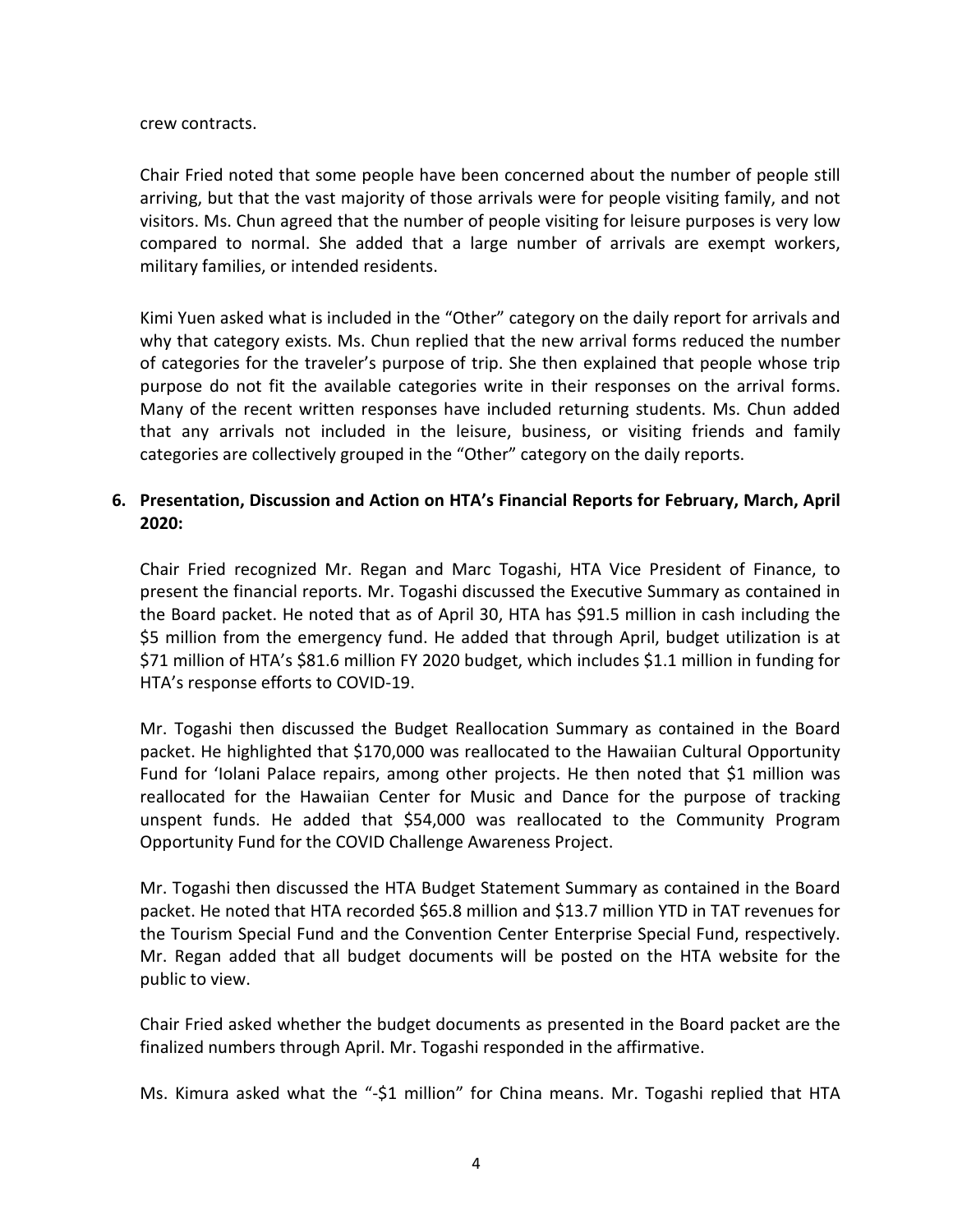reduced the Hawai'i Tourism China marketing contract by that amount through April. HTA Vice President of Marketing and Product Development Pattie Herman added that the contract was reduced back when China Eastern Airlines stopped flying into Hawai'i and that the contract will be terminated moving forward. Mr. Tatum then noted that the money remaining in the budget is \$680,000 that had already been spent in FY 2020.

Fred Atkins asked whether the \$71 million spent in FY 2020 is the final number including all encumbrances, and whether the remaining money will be used in the FY 2021 budget. Mr. Togashi responded that the team has identified savings opportunities, and that the team expects the \$71 million to be reduced to about \$48 million by the end of the fiscal year. Mr. Atkins then asked whether those savings would be included in the FY 2021 budget. Mr. Togashi responded in the affirmative and added that the FY 2021 budget includes all of HTA's reserves, including the \$5 million from the emergency fund, except for the \$6.2 million allocated for the Hawaiian School of Music and Dance and \$9 million in funds previously set aside for medical insurance and state employee retirement benefits.

Chair Fried requested a motion to approve the financial reports. Kelly Sanders made a motion, which was seconded by Daniel Chun. The motion passed unanimously by roll call.

### **7. Review of the Proposed Budget for the Hawaiʻi Tourism Authority for Fiscal Year 2021:**

Chair Fried recognized Mr. Tatum and Mr. Regan to discuss the proposed HTA budget for FY 2021. Mr. Tatum said that HTA had a budget of \$86 million last year. He added that this year HTA made adjustments that were appropriate based on the market and funds that HTA committed to measures mitigating the virus. He said that the team reviewed every line item. Revenues from TAT have ceased, and the budget is based on the assumption that HTA will not receive any TAT revenues for FY 2021. Mr. Tatum said the proposed budget for FY 2021 is \$55 million which appropriately prioritizes programs based on the funding available. Mr. Tatum noted that HTA terminated its marketing agreements in Southeast Asia, China, Taiwan, and Europe. He expressed that the priorities are the mainland U.S., Japan, Korea, Oceania, and Canada. Mr. Tatum noted that the marketing priorities are based on revenue historically brought into the state. He added that \$925,000 is allocated to each county to facilitate and implement a destination plan for each county. Mr. Tatum then said that some money is allocated for sports, but the Sports budget decreased from \$7.2 million down to \$3 million, which includes the PGA golf tournaments in January should they take place, the Maui Invitational, the Hawai'i Bowl, the Diamond Head Classic, and the Polynesian Bowl. He expressed that he wants HTA to support University of Hawai'i (UH) athletic programs, which can serve as an ambassador for Hawai'i. The funding reflects HTA's plans to partner with UH at football games in Oregon and San Jose State and be sponsors in those key U.S. mainland markets. He added that HTA is planning to partner with UH volleyball if they travel to Japan next year and to be a sponsor with the Big West conference providing exposure in the key market in Southern California. However, there is no funding for any of the other major sports programs.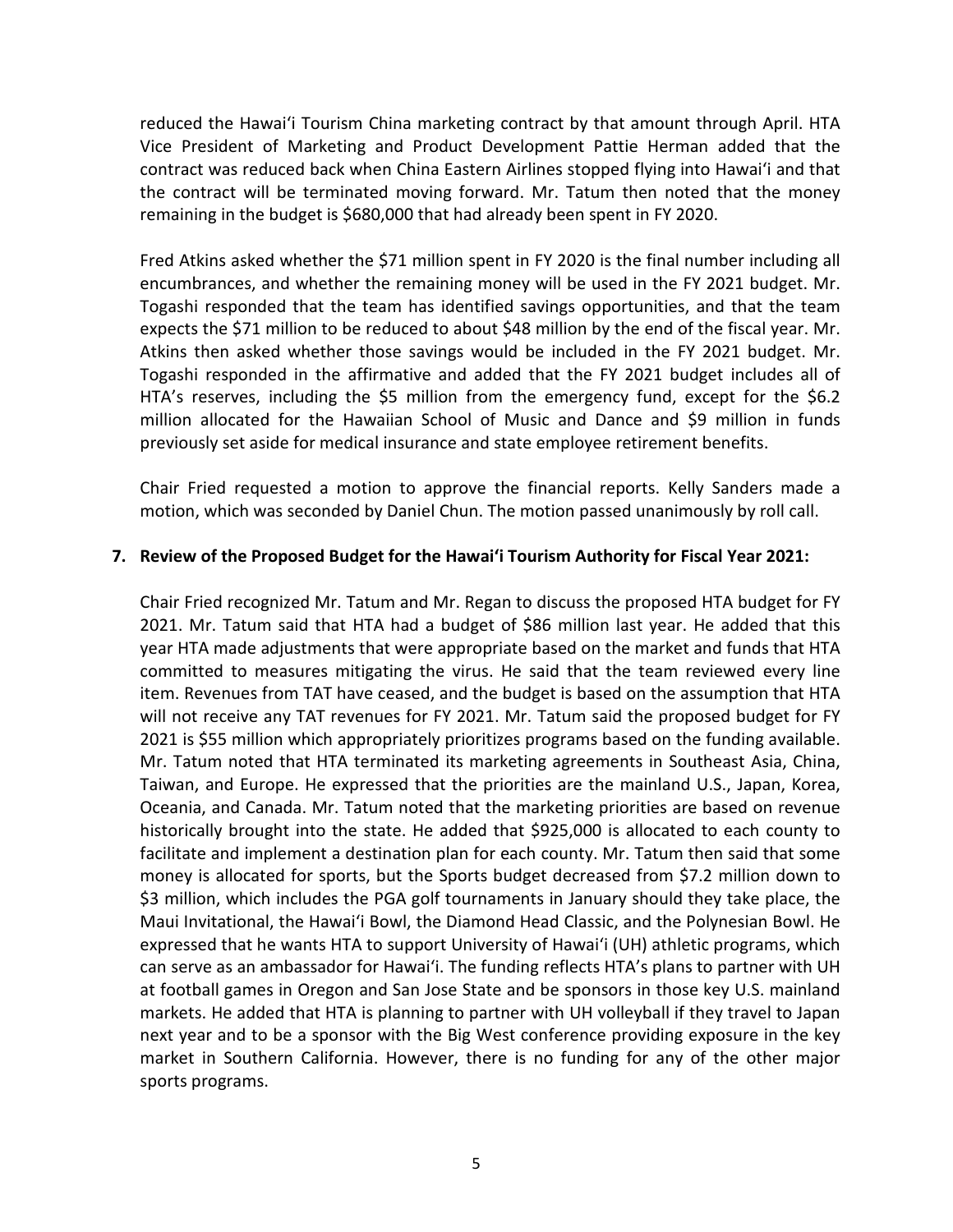Chair Fried commented that it makes sense to focus on the five major markets and that the budget cuts are not permanent, but temporary.

Mr. Regan commented that without any new revenues from TAT, HTA must work with the limited funding available. He commended the team for their hard work and effort in creating a budget that represents a significant reduction from \$86 million to \$55 million.

Mr. Regan recognized Mr. Ka'anā'anā to discuss the proposed budget for Perpetuating Hawaiian Culture. Mr. Ka'anā'anā said that HTA will be more focused on its key objectives which include (1) supporting daily use of the Hawaiian language, (2) ensuring accurate portrayal of Hawaiian culture by HTA's marketing contractors, (3) encouraging accurate portrayal of Hawaiian culture by visitor industry marketing and visitor experiences, (4) promoting understanding and respect for Hawaiian cultural practitioners, cultural sites, and (5) resources, and providing the visitor industry with Hawaiian cultural education and training opportunities for its workforce. The Hawaiian Initiative primarily includes the Naha contract and a program in the works to get Hawaiian organizations more involved in the visitor industry (i.e., including tourists in their business plans as a source of revenue). He added that a small amount of funding was included in marketing support to assist Ms. Herman and the marketing team in ensuring that Hawaiian culture is accurately portrayed.

Ku'uipo Kumukahi thanked everyone for their hard work. She added that there needs to be a connection between visitors and the Hawaiian community, and education will be embedded in that connection. Ms. Kumukahi advocated that the Hawaiian Culture budget needs to be increased in the future to support Hawaiian businesses and entrepreneurs, which economically benefits Hawai'i for the next seven generations. She noted that the large marketing budget is dedicated to promoting the Hawai'i brand and preserving the brand requires maintaining Hawai'i's natural resources. Ms. Kumukahi added that this will require a collaborative effort. She explained that this current respite for Hawai'i's natural resources is an opportunity for change, looking to the past as Hawai'i moves forward into the future.

Mr. Tatum noted that he and Ms. Kumukahi are aligned in their vision. He added that Mr. Ka'anā'anā will be part of the leadership for the funds in the proposed budget set aside for community collaboration because the community, the Hawaiian people, and the proper respect for the land and its history is an important part of the process.

Mr. Atkins asked how much funding is for new programs and how much of the funding is for existing programs. Mr. Ka'anā'anā replied that all of the funding is for new programs. HTA has each program apply on an annual basis.

Mr. Ka'anā'anā then discussed the proposed budget for Natural Resources. He said that 'Aina Aloha ("Beloved Land") would guide HTA's efforts because 'aina is the thing that sustains Hawai'i and its people, and HTA would employ strategies that place the responsibilities of stewardship at the core of what HTA does. The key objectives would be to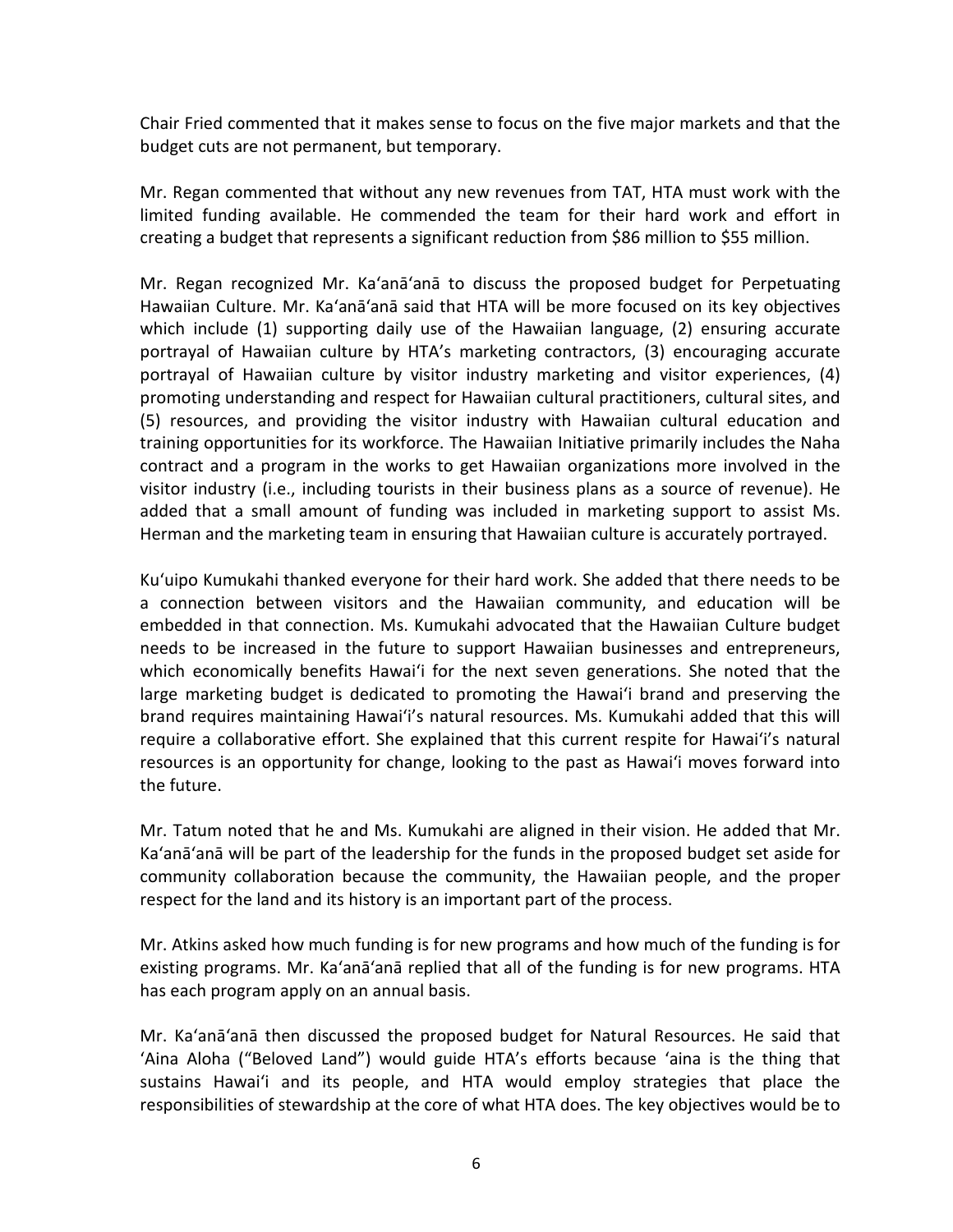(1) manage, protect, and improve natural resources, (2) engage and encourage active management, and (3) build alignment within the industry. The Visitor Impact Program is HTA's partnership with and support for the Department of Land and Natural Resources (DLNR).

Mr. Regan recognized Caroline Anderson, the HTA Director of Community Enrichment, to discuss the proposed budget for Community. Ms. Anderson said that HTA is proposing a new initiative in partnership with the individual counties, allocating \$925,000 to each county. She then said that the hope is that this initiative will aid state and county economic recovery efforts and reset tourism. Ms. Anderson added that HTA will facilitate and be the catalyst that brings the various stakeholders together from the community, the visitor industry, and local and state agencies. She said that the goal is to find the appropriate balance between the economic benefits of tourism and the impact on local services, natural and cultural resources, and residents' quality of life. She noted that the end result would be a collaborative destination management action plan for each county, which would create opportunities for resident engagement in tourism development, establish better systems for destination management, and improve current and develop new tourism products and offerings. Ms. Anderson added that she would be working with Ms. Yamane and Mr. Ka'anā'anā in this endeavor.

Ms. Kimura expressed her appreciation for the team's hard work in preparing a budget with such a significant cut in funds and noted that Maui County has three islands.

Rep. Onishi noted that in the past, the Community budget included an RFP to fund programs. He asked whether there would be any funding for an RFP this coming fiscal year for community organizations under the proposed budget. Ms. Anderson responded that there is currently no funding in that category because HTA does not know whether any gatherings or festivals will be able to occur. Due to the uncertainty, HTA is proposing to proceed in this direction for now and, should these opportunities arise, they can reallocate funds. Rep. Onishi then said that this proposed budget is for FY 2021, and no one will know what the situation will be like by then, but if any community programs can occur there would be no available funding. Mr. Tatum replied that the proposed budget is based on the assumption that there would be no TAT revenues available. He added that should that change, there will be opportunities to add funding to line items in the budget that were cut. Mr. Tatum then said it is important to go into this community engagement project with an open mind and identify the priorities for the counties and the communities, not necessarily the priorities for HTA. Rep. Onishi asked how this \$925,000 appropriation was determined. Mr. Tatum replied that the number is based on what they felt was appropriate for an entire fiscal year given the budgetary restraints. The budget has not been broken into line items yet, and they would come to the Board during the actual process of doing that. He said that they don't know if it will take this much money, but the process will be ongoing and evaluated. Mr. Tatum said that this is new for HTA and the funds are the benchmark currently set aside. Rep. Onishi then said that the block funding makes it difficult for him to do any advocacy on behalf of HTA with Gov. Ige to restore any kind of funding. He noted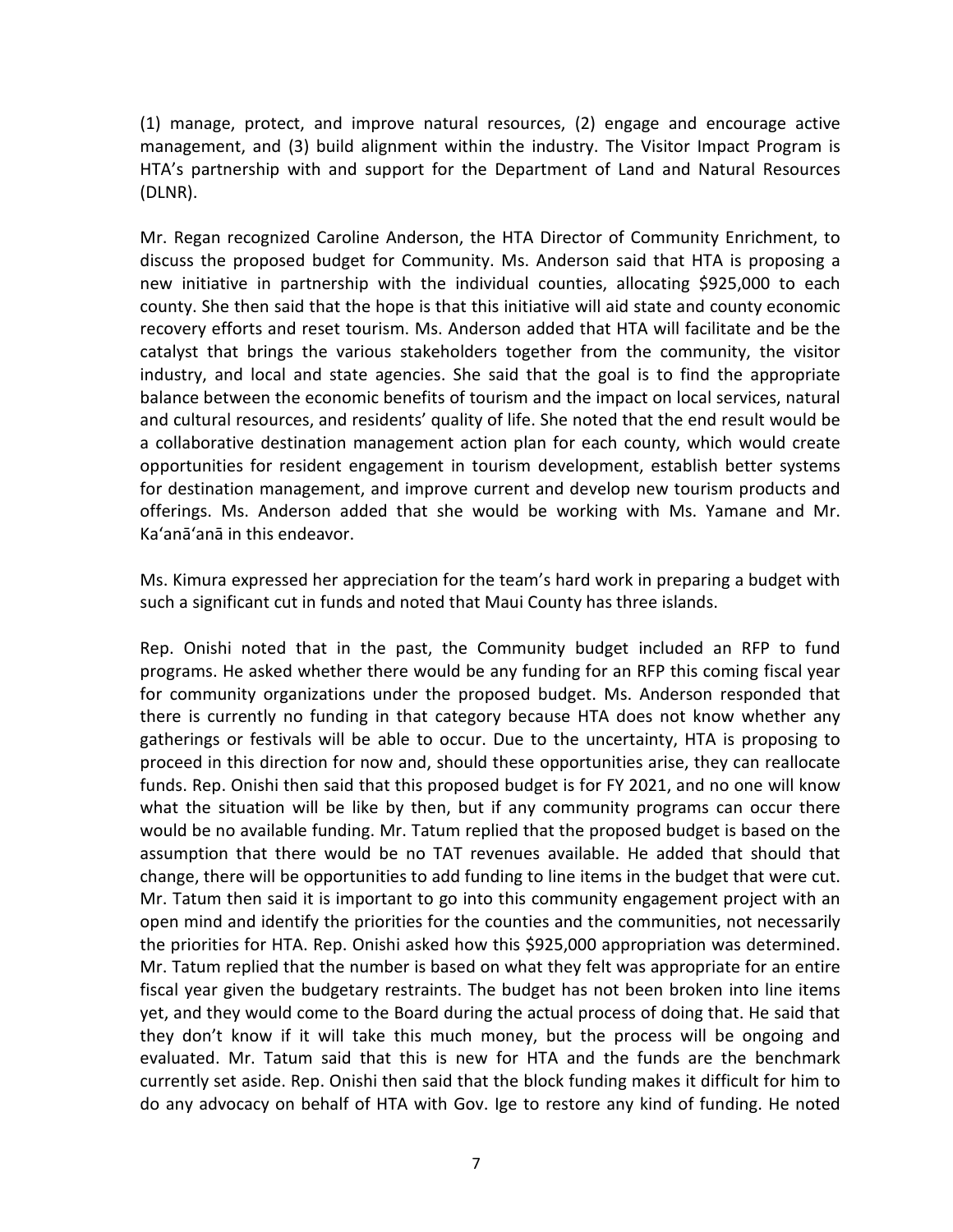that the funding allocation is by statute and not embedded in the state's budget, and Gov. Ige has suspended this particular statute. Rep. Onishi added that he has no reason advocate to Gov. Ige to reverse that decision without being able to support specific programs. Mr. Tatum expressed his understanding and added that it is currently very difficult to project a budget without a more clear understanding of how things will develop in the future. He also expressed concern that the ramp up will take a while and noted that he would include projected numbers if he could.

Mr. Atkins said that when he started on the Board, there was a push to cut back HTA's set programs that could not fund themselves without assistance from HTA. He noted that there was a big, public outcry about trying to do that. Mr. Atkins asked with whom the team has vetted this program and what has been the feedback to the fact that set programs would be cut back for the immediate future and replaced with this initiative. He expressed concern there would be push back on cutting the set programs. He said that he would like to see more detail about this initiative and suggested that if there are four or five programs that the counties feel are indispensable perhaps including those within this initiative. Mr. Atkins then said that maybe HTA needs to lobby the Legislature for more funding because there are some programs that are critical to the tourism industry. Ms. Anderson responded that she has not spoken with the counties or island chapters yet because the proposed budget requires approval by the Board and then she would communicate with the counties about what the program would entail and work together with the counties from there. She added that she had already spoken to 60 community enrichment contractors to terminate their contracts so that funds would be available for the coming fiscal year. Mr. Tatum then said part of this process is communicating with the counties and communities to see what is important to them and have a blank sheet with set priorities that will evolve over time. Mr. Atkins then asked how much did HTA fund set programs in FY 2020 across all islands. Ms. Anderson responded that it was more than \$2 million in set program initiatives. Mr. Atkins said that he likes the concept, but shared some of Rep. Onishi's concerns. He added that he is hearing community concerns about restarting tourism and that there needs to be an effort of listening once there is a more concrete plan.

Mr. Arakawa expressed two concerns regarding the community enrichment programs. First, he asked that if the community says that events like Merrie Monarch, Prince Lot, or Ironman are important to tourism than that would be a consideration for use of the \$925,000. Mr. Tatum responded in the affirmative. Second, in developing this program, he suggested reserving a third or half of the funding where HTA makes the final decision concerning certain programs with community input. There may be some programs that the community might not think are important, but industry leaders and experts know are integral. Doing so would provide HTA with flexibility and provide Rep. Onishi and Senator Glenn Wakai with the impetus to advocate for funding on HTA's behalf. Mr. Tatum responded that the intent of the program is not to give the money directly to the counties, but rather allocate money to fund programs important to the communities. He added that it will be beneficial from a branding standpoint because the communities will know what is important to visitor experience and positive for residents. Mr. Arakawa cautioned that it is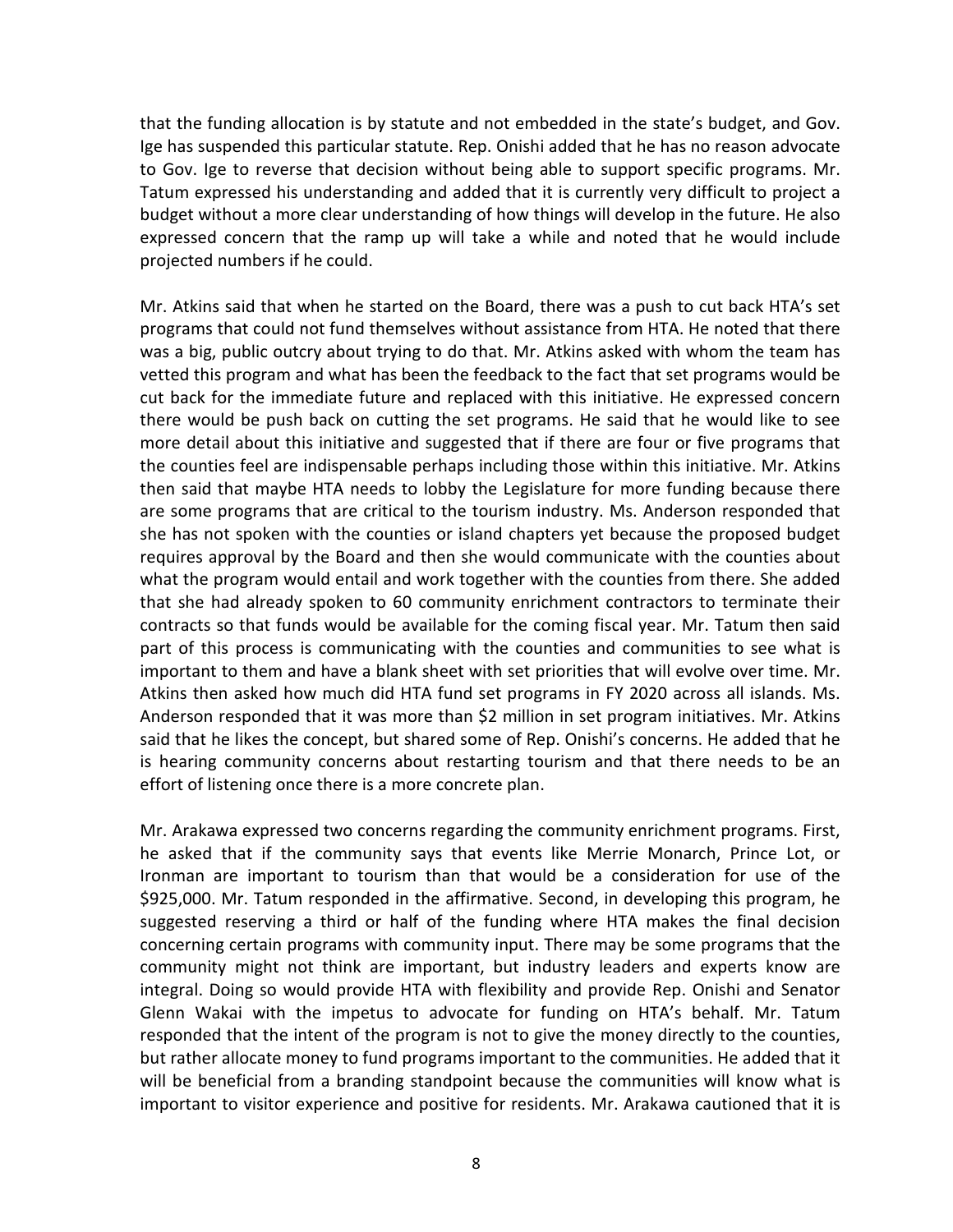important that everyone has a say, but when it comes down to it, only one person can make the final decision. Ms. Kumukahi added to not forget to include the Hawaiian civic clubs, the Native Hawaiian Chamber of Commerce, ethnic diversity groups, Homestead organizations, and Ali'i organizations in the conversation to bring a diverse community together. Mr. Tatum responded that the plan is to include the Board as advisors in this process.

Mr. Chun commented that this community engagement and effort is important to economic recovery and intersects all the HTA pillars. He added that people have been talking about diversification of the economy. Mr. Chun then said that these community meetings could be a fruitful place for discussion about how to use tourism as a base for diversification, as well as how to make tourism an export and sustainable for everyone. Mr. Tatum thanked Mr. Chun for his comments and noted that Hawai'i is not in a bubble and new ideas and opportunities should arise from these meetings.

Rep. Onishi asked why the process of community engagement for Community is not the same as determining the priorities for Hawaiian Culture and Natural Resources. He then noted that by statute the counties are allocated TAT funding specifically for tourism impact. The Legislature does not have the ability to hold the counties accountable for how they spend that money to mitigate tourism impact. Rep. Onishi stated that the role of HTA is to market Hawai'i and its experiences as a product and to enhance those experiences and resources so there is something for people to see. Rep. Onishi cautioned about overextending into other people's responsibilities. For example, he mentioned DLNR's role in protection of the natural resources, which is DLNR's responsibilities and HTA supports them with funding. He noted that there was a movement in the Legislature to give HTA funding directly to the agencies that HTA supports. Rep. Onishi suggested that the process of community engagement should extend to all three areas. He then said there are two timelines in place for reopening tourism. One is reopening the state to people traveling to visit, over which HTA has no control. HTA has control over the other timeline and can issue rhetoric and guidelines for the hotel and tourism industry. There needs to be a time table in place to set expectations when this will be accomplished because the reopening may occur sooner than expected. Rep. Onishi expressed concern that the reset of tourism could occur before any of these initiatives are put in place. Mr. Tatum responded that they will look at these processes to ensure that the initiatives will have the biggest impact as possible in the communities, including the visitor industry. Mr. Ka'anā'anā added that the objectives for Hawaiian Culture and Natural Resources are based on the 5-year Strategic Plan adopted in January, which will surface from the community through the RFP process. Mr. Atkins agreed with Mr. Ka'anā'anā and said that any funding to the counties need to incorporate the four pillars and be in line with the 5-year Strategic Plan. Micah Alameda thanked the team for their hard work and noted that the \$925,000 will go to great use in Hawai'i County. He expressed confidence that the things in place will hit the ground running once the funding is in place.

Mr. Regan recognized HTA Vice President of Marketing and Product Development Pattie Herman to discuss the proposed budget for Branding. Ms. Herman said that funding will be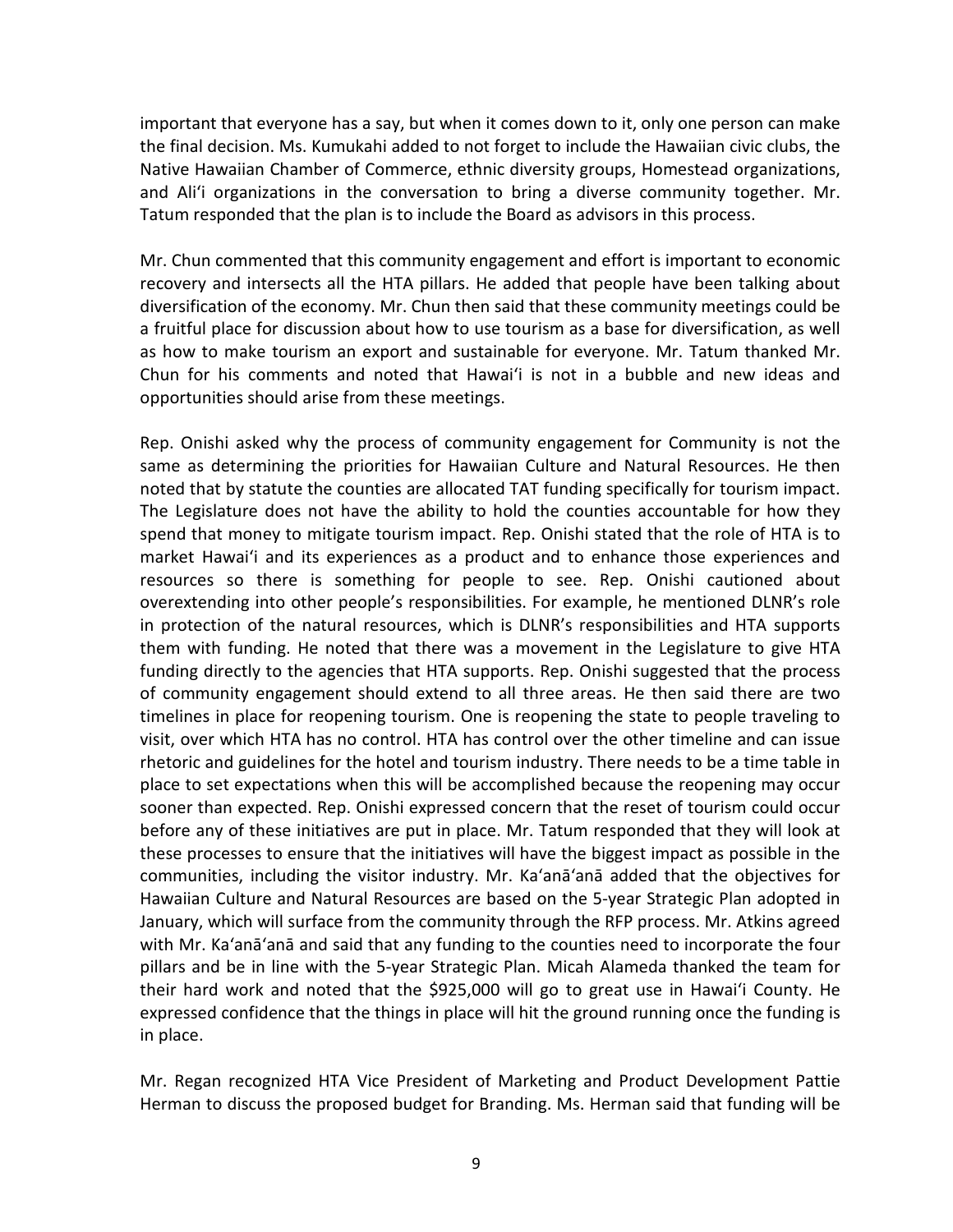devoted to the major markets of U.S. mainland, Japan, Canada, Oceania, and Korea, which is based on total expenditures from the past five years. She added that the marketing contracts in the smaller markets would be terminated. She noted that about 74% of the budget would be allocated for marketing to the U.S. mainland. Ms. Herman said that the message HTA is sending is in line with the 5-year Strategic Plan and the four pillars, and that Hawai'i is a safe and healthy destination. Mr. Tatum added that the funding could be reallocated based on what is happening in those specific markets. For example, Oceania has a quarantine that likely will not end until the end of the year.

Ms. Kimura commented that travel sentiment everywhere shows that people do not want to travel far for a while, and Hawai'i is far from everywhere. She noted that a survey in Japan said Japanese people do not want to travel outside of Japan. Ms. Kimura suggested placing an even heavier emphasis on the U.S. West Coast. Ms. Herman responded that the Tokyo area has a high number of repeat guests and as the Tokyo market begins to open, in discussion with Hawai'i Tourism Japan, the aim would be to encourage repeat guests to travel to Hawai'i again.

Benjamin Rafter asked whether there is flexibility to reallocate funds as quarantine and travel restrictions lift in different markets. Ms. Herman responded in the affirmative.

Mr. Atkins asked if there are marketing strategies in place for the funding. He also asked whether the significant cut for Island Chapter Staffing includes staff reductions and if that has been discussed with them. In response to the second question, Ms. Herman said that the plan has not discussed been with them, but was the recommendation of HVCB. She then said in response to the first question that HVCB's plan is to keep pounding message of safety and health. Mr. Tatum added that the process for focusing on specific markets is ongoing and that there will be an RFP put out to the marketing contractors to present plans which will be presented to the Marketing Committee. He said that the "Share Aloha" and "Rooted in Kuleana" campaigns were well received and that he would like a consistent message in all the markets moving forward.

Mr. Tatum discussed the proposed budget for Sports. Mr. Tatum noted he covered most of what he had wanted to say in his earlier comments. Though he added that the sporting events allocated funding, besides the PGA tournaments which are 4-year commitments, are mostly for branding. He said the situation is fluid as it depends on whether fans are able to attend any of the sporting events.

Mr. Atkins asked whether the World Sprints for paddling in Hilo have been postponed. Mr. Ka'anā'anā replied that the 2020 event was canceled by the International Va'a Federation (IVF). IVF is looking to Hawai'i to submit a bid to host the event in 2024. He said HTA canceled the contract, and the contractor returned the funds. Mr. Ka'anā'anā added that three other paddling events had also been canceled.

Mr. Regan then discussed the proposed budget for Safety and Security. Mr. Regan said that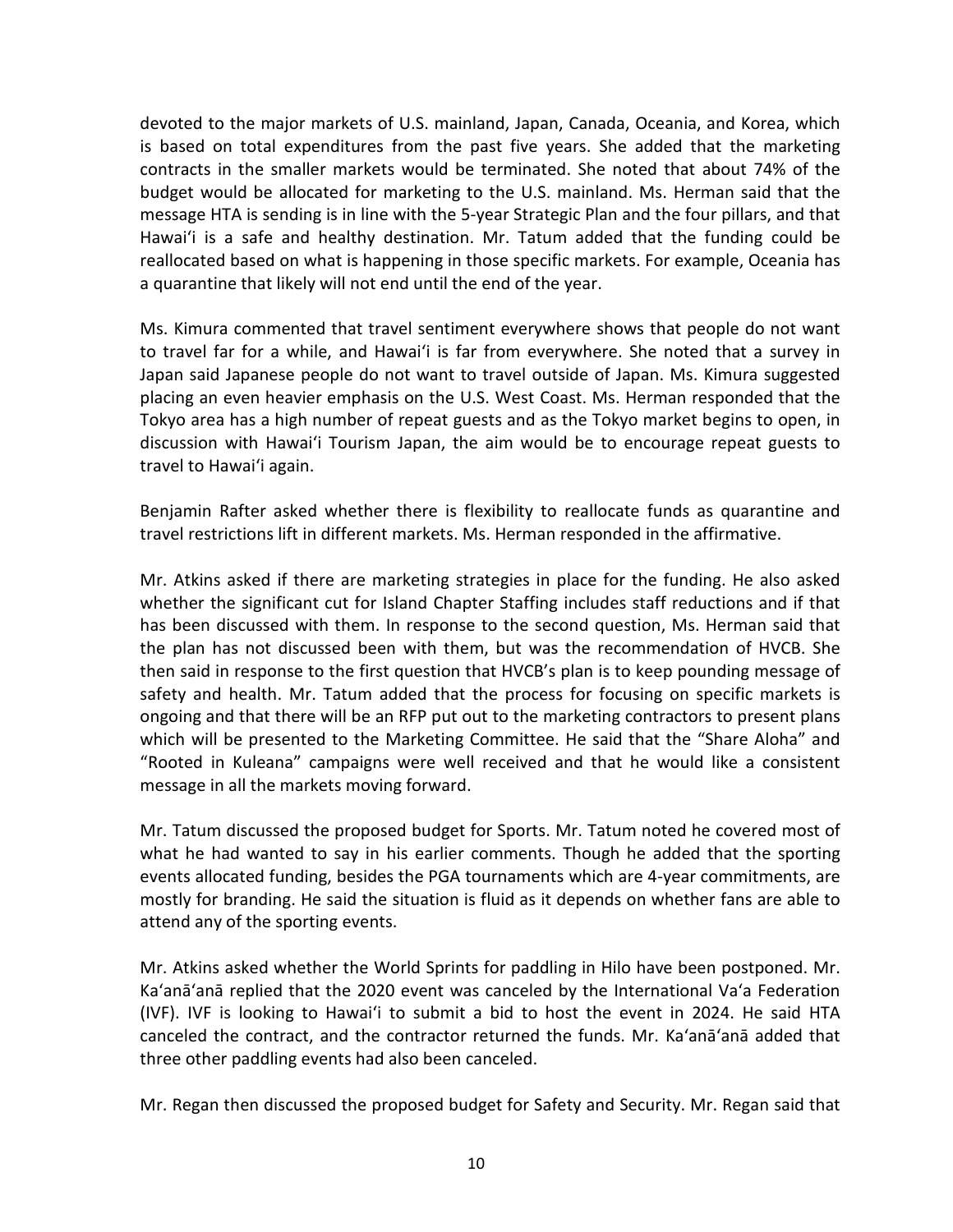despite the significant budget cuts, HTA would continue to provide funding for VASH and other visitor assistance programs. He then said that HTA would continue to provide funding for supporting mitigation and safety measures for COVID-19, like call centers, airport screening, etc. Mr. Regan said they have notified all lifeguard programs that HTA has to withhold funding for the coming fiscal year. He noted that the counties all understood the situation and appreciated HTA's willingness to reengage should circumstances change. Mr. Regan said that HTA is also cutting funds for the ocean safety and COVID-19 PSAs that run in the baggage claims of airports statewide, but added that HTA would also reengage with the contractors should the situation change.

Ms. Kumukahi asked for further explanation of the budget cuts for the lifeguard programs. Mr. Regan replied that HTA had been providing funding to each county and their Junior Lifeguard programs in 2020. The funding helped them purchase equipment for beaches that residents and visitors frequently visit. Ms. Kumukahi asked how much more at risk will people be subject to without HTA funding. Mr. Regan responded that the lifeguard programs have already replaced a significant amount of equipment with HTA funding and they still have county funding.

Ms. Yuen commented that the preventative programs are needed to help residents feel safe as visitors start to return to Hawai'i. She asked whether it may be possible to cut funding elsewhere. Mr. Regan responded that the state has the ability to run a limited PSA on those screens. He said that the PSA's may still be running, but less frequently without HTA funding. Mr. Tatum added that sharing Hawai'i's safety protocols will be a key part of the branding message moving forward. Mr. Atkins seconded Ms. Yuen's concern and suggested perhaps reaching out to the counties for assistance.

Rep. Onishi asked whether absorbing some of the cost for COVID-19 screening and contact tracing would be HTA's responsibility, or whether HTA has discussed with the Administration about reimbursement from federal funding provided to the state. He noted that this may free up funding for the safety PSAs in the airports. Mr. Regan responded that HTA has been exploring avenues of reimbursement for its expenditures during the COVID-19 crisis, and there may be other places in the budget to find funding for the preventative programs. Rep. Onishi commented that there needs to be someone who will handle visitor screening and contract tracing on a permanent basis and that HTA should not be the organization that has to handle it. Mr. Tatum responded that the airports have said that they cannot use money from the airlines to fund those activities. He added that HTA wants to help how it can and is working with the Administration to see how these activities can be funded. Mr. Tatum said that HTA would not want to sustain this long term.

Chair Fried asked whether the state is obligated to utilize a portion of its CARES funding for COVID-19 testing by the end of the year. Rep. Onishi replied that the Department of Health has received CARES funding for contact tracing and to expand that program. \$36 million in CARES funding provided to the state has been allocated by the Legislature to purchase the equipment required for thermal screening at airports. Rep. Onishi added that processing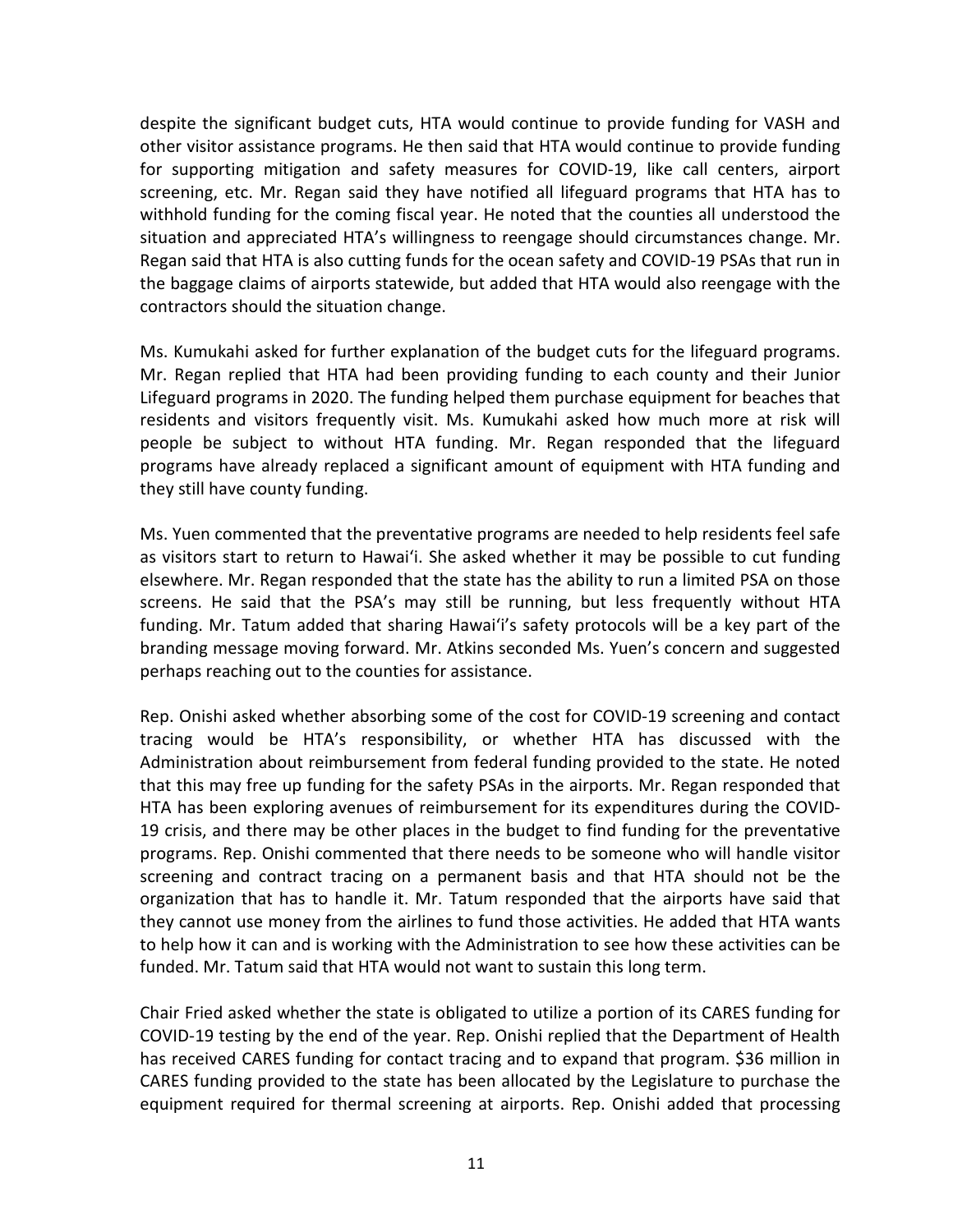the data and the follow up ensuring people are complying with the 14-day quarantine should not be HTA's responsibility moving forward. He recommended that HTA has a conversation with whoever should be handling those activities. Chair Fried agreed with Rep. Onishi.

Mr. Regan recognized Ms. Chun to discuss the proposed budget for Tourism Research. Ms. Chun said that HTA is a data driven organization, but was able to identify savings in the budget. She noted that there was significant savings in Evaluation and Performance Studies because it is still unclear whether any events or gatherings will occur. She also noted that there is a significant savings in Marketing research which is nice to have, but not a necessity. Ms. Kimura asked whether the resident sentiment survey is included in the budget. Ms. Chun responded in the affirmative. Mr. Atkins asked whether the arrival survey forms have been modified for COVID-19, Ms. Chun responded those forms fall under the Crisis Management budget and not Tourism Research. Sherry Menor-McNamara asked about the response rate for the HTA arrival survey. Ms. Chun replied that the response rate is really high, with only 13% not submitting a response. During the crisis, the arrival survey, which is generally only distributed to domestic arrivals, was also distributed to international arrivals. Mr. Arakawa asked whether the HTA arrival survey is mandated by law. Ms. Chun responded that only the agricultural form is mandated by law. Mr. Arakawa then asked whether there is a compelling reason for the Legislature to make the arrival survey required. Rep. Onishi responded that he has been playing defense for the past two years on that matter because there have been initiatives to get rid of the tourism portion of the form. Mr. Regan added that the arrival survey is a tremendous resource for data and has been helpful for screening and contact tracing. He noted that the completion of two of the questions on the arrival survey including reason of stay and hotel accommodation information has been mandated. Ms. Menor-McNamara asked whether there is a way to modernize the HTA arrival survey and make it into a mobile app. Mr. Regan replied that there has been discussion and work is being done to turn the survey into a digitized form. Mr. Regan added that there is a scanning operation at the airport where the forms are scanned immediately and the data made available. Ms. Chun said that HTA is making daily press releases regarding the data. Mr. Tatum highlighted that HTA was not doing this previously but circumstances required moving the operation to the airport. He added that he wanted to support DOH, but does not anticipate funding this once the quarantine is lifted. Mr. Arakawa commended the scanning operation of the tourism forms. He then asked whether the process is manual. Ms. Chun responded in the affirmative and noted that work is being done to make the process electronic. Mr. Arakawa commented that the more the form is related to health and safety, the more likely it could be made mandatory, but noted the near 90% response rate.

Mr. Regan discussed the proposed budget for Administrative, which he noted are more or less fixed costs required to run the office and operate the organization.

Chair Fried announced a break in the meeting at 12:02 PM. The meeting reconvened at 12:13 PM.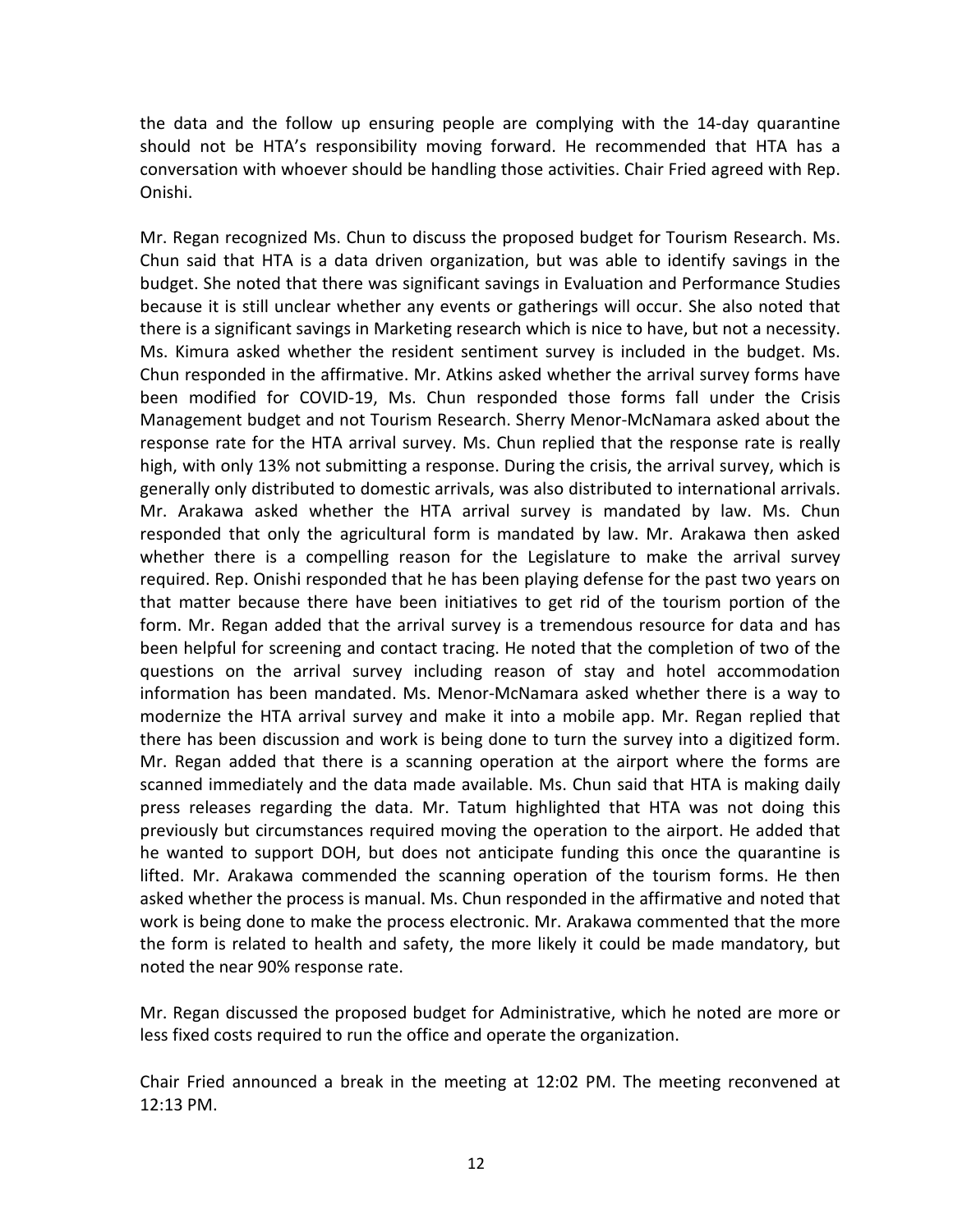Mr. Regan said that the \$5 million in the Tourism Emergency Fund, if approved by Gov. Ige, could be reallocated to the areas of concern raised by the Board. He noted that this is a discussion of the proposed budget and the vote on the FY 2021 budget would be at the next meeting. Mr. Tatum added that adjustments would be made based on the Board's feedback if the emergency funds were approved.

### **8. Update Relating to the 2020 Legislative Session and Related Bills Relevant to HTA:**

Chair Fried noted that the Legislature is in recess and asked Rep. Onishi if the Legislature will reconvene on July 15th. Rep. Onishi responded in the affirmative. He said that he discussed with Mr. Tatum about which HTA-related bills require attention. Rep. Onishi said they did not identify any non-fiscal priority bill that needed to move forward.

Mr. Regan said that typically he would discuss the relevant bills. He noted that this has been an unusual session, and they will continue to monitor the situation moving forward. Mr. Regan highlighted that Gov. Ige's Eighth Supplemental Proclamation suspended TAT distributions, and the team will continue to monitor and provide information to the Board.

Mr. Arakawa said that, as part of the Working Group for Construction and Housing, he was tasked with creating a list of non-fiscal bills or initiatives that would facilitate economic recovery and asked HTA for its support in addressing this. Mr. Ka'anā'anā suggested the bill that amends the language for the Hawaiian Center of Music and Dance could be an option as it does not involve money and would allow them to issue an RFP and move forward with that program.

**9. In Accordance with Hawai'i Revised Statutes (HRS) Section 201B-9 and 201B-10, the Hawai'i Tourism Authority Board Shall Discuss and Take Action on** *Resolution 2020-1-3 Regarding the Visitor Industry, COVID-19* **and that the Board has Determined that the Occurrence of an Outbreak of Disease is Adversely Affecting Hawai'i's Tourism Industry by Resulting in Substantial Interruption in the Commerce of the State and Adversely Affecting the Welfare of its People. The Resolution Shall Include a Request to the State of Hawai'i Governor David Y. Ige to Declare that a Tourism Emergency Exists:**

Chair Fried recognized Mr. Regan to discuss the resolution. Mr. Regan said that by approving this resolution, it would commence the process required to access the \$5 million in emergency funds. Upon approval, HTA would draft a communication to Gov. Ige stating that the HTA Board has determined that a tourism emergency exists.

Chair Fried requested a motion to approve the resolution. George Kam made a motion, which was seconded by Mr. Rafter.

Mr. Atkins asked whether approval is required by the Legislature or only by Gov. Ige individually. Mr. Regan responded that by statute, Gov. Ige must declare that a tourism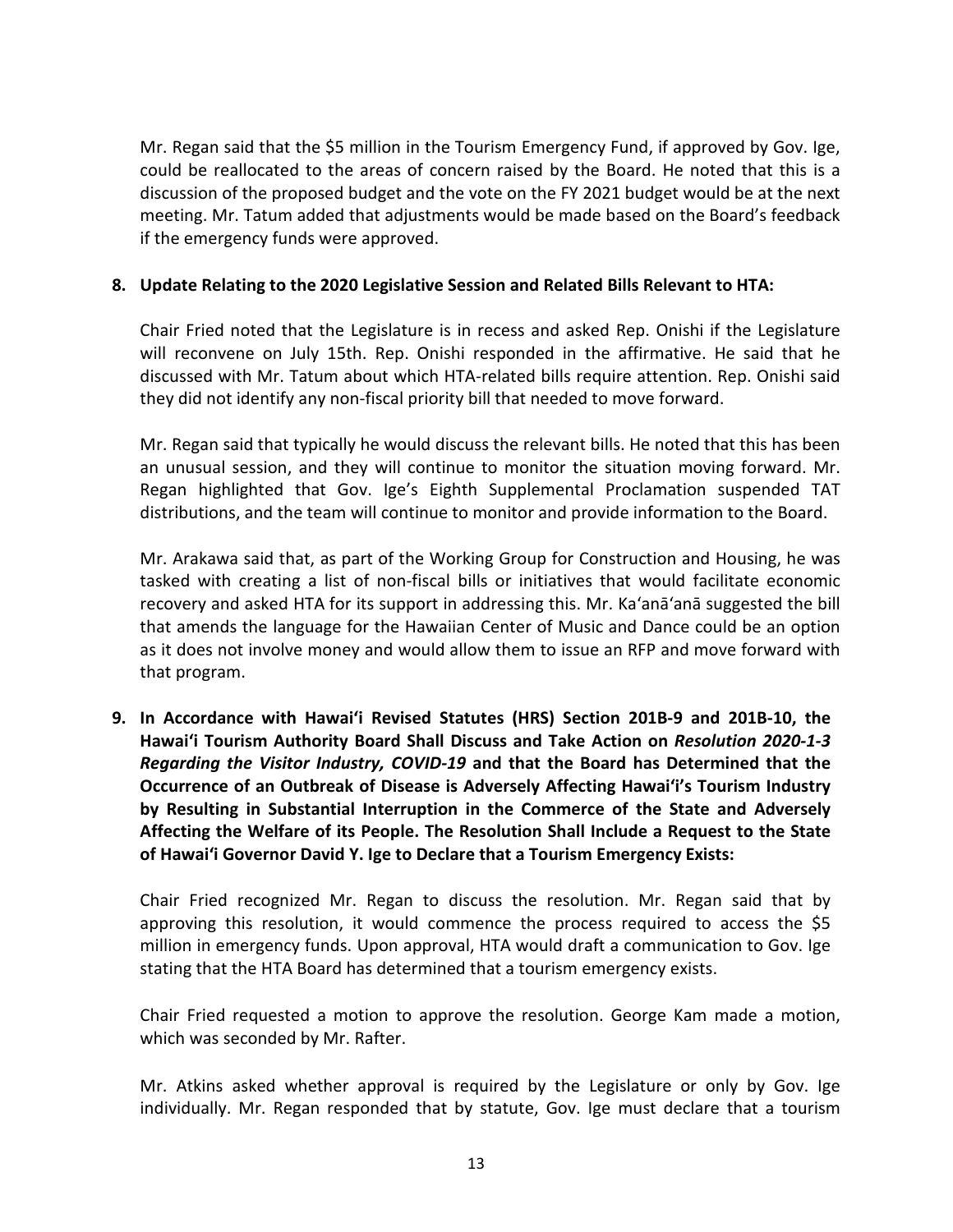emergency exists, and once that process is completed, HTA can access the emergency special fund. Mr. Atkins then asked whether the Marketing Committee will have any oversight over the emergency funds. Mr. Regan responded that the emergency funds are being allocated through the budget which requires Board approval and input on where the funds are utilized. Mr. Tatum added that any allocation of the emergency funds will be subject to the Board's approval of the budget at the next meeting. Mr. Atkins then asked whether the entire \$5 million should be allocated at this time or only be used to address the issues raised by the Board and maintain flexibility with the remaining money. Mr. Tatum responded that it would be a dynamic process with Board input and approval and is open to suggestions. Mr. Arakawa commented that he is in support of the flexibility to allow the HTA team to make quick decisions and take action as needed. He suggested that language be included to provide for prior notice to the Board and not prior approval because there may not be enough time to attain Board approval.

Mr. Arakawa made a motion to amend the resolution to include the language in paragraph 3 of the resolution as discussed above, which was seconded by Mr. Kam. The resolution as amended was unanimously approved by the Board via roll call.

# **10. In Accordance with the Hawai'i Tourism Authority's Operating Budget Policy, Policy #400- 500, the Board Shall Discuss and Take Action on** *Resolution 2020-1-4 that Temporarily Suspends Section 6 and Section 7 of the Aforementioned Policy for a Period of 90 days from the Date of the Approval of the Resolution by the Board***:**

Chair Fried recognized Mr. Regan to discuss the resolution. Mr. Regan explained that this resolution would temporarily suspend Section 6 and Section 7 of Policy #400-500 which would permit Mr. Tatum to reallocate funds of \$250,000 or more amongst the main categories without the Board's approval for 90 days. Mr. Tatum would be required to report any reallocations to the Board as he would normally do during Board meetings. Mr. Regan further explained that the purpose of the resolution to grant Mr. Tatum the authority to respond to the needs of the crisis as they arise without requiring a resolution by the Board.

Mr. Kam raised concerns about oversight and expressed that the Board's input is needed for important decisions to reallocate large funds and the consequences of those reallocations. He added that instead of giving the team carte blanche to reallocate funds and HTA should rely more on the expertise and input of the Board. Given the uncertainty, any reallocations need to be in line with the 5-year Strategic Plan and the four pillars. There needs to be a comprehensive plan to strategically implement the funds. Mr. Kam said that he is in support of releasing the emergency funds, but has reservations about reallocation of those funds without any oversight.

Chair Fried said that the resolution has reporting requirements where they are obligated to notify the Board within 30-days of the reallocation. He then added that he would like advance notice as provided in the previous resolution. Chair Fried noted if anything further like Board approval is required, then it largely defeats the purpose for the resolution. He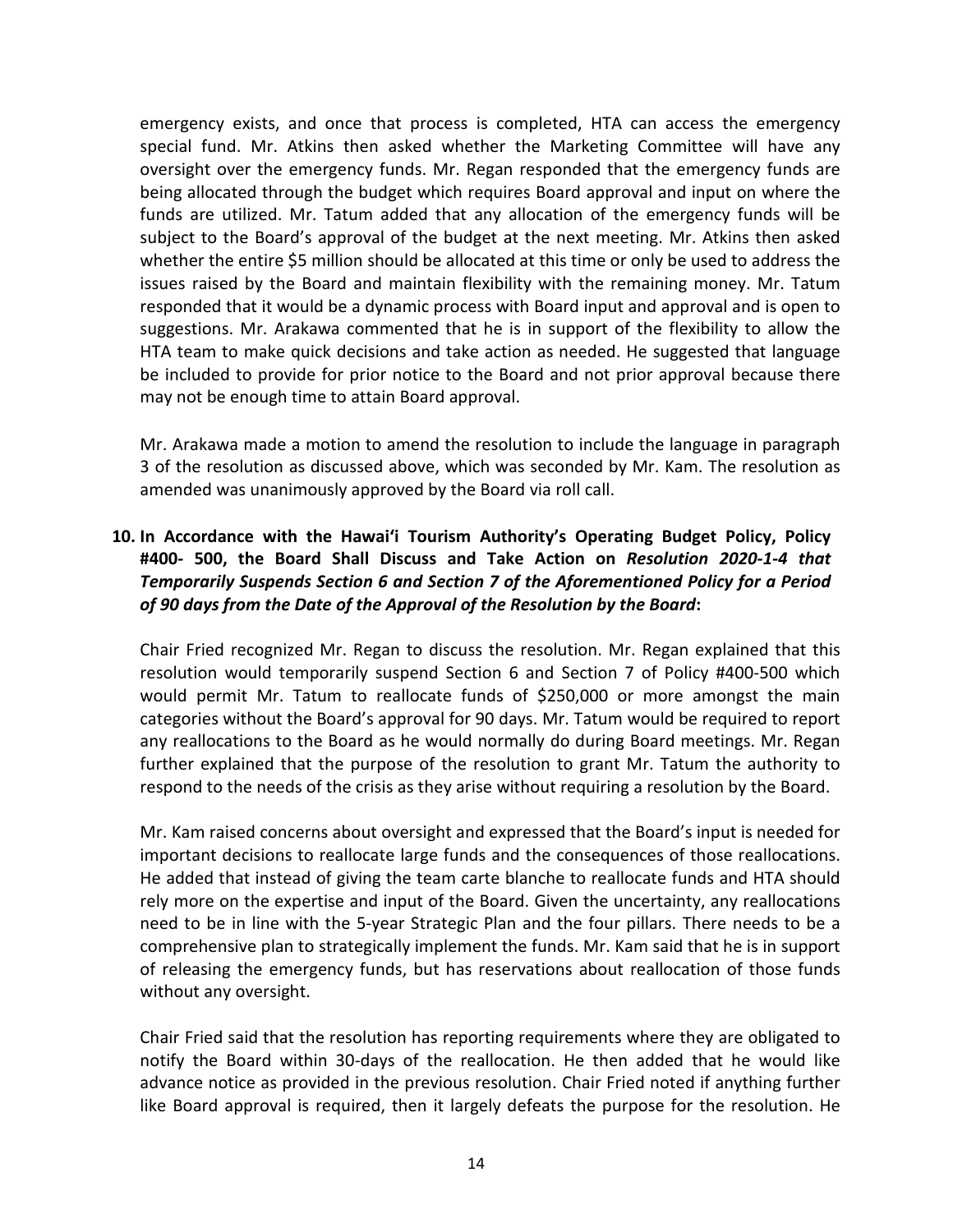then highlighted that the suspension would only be for the duration of the COVID-19 crisis.

Mr. Atkins shared Mr. Kam's concerns and said that if collaboration has been the theme of the meeting, then this resolution would remove the collaboration of the Board in the process. Mr. Atkins commended Mr. Tatum for his handling of the crisis, but that input from the Board is needed now more than ever. He added that with Zoom there is no reason not to have an emergency Board meeting especially if it is so important. Mr. Atkins emphasized that taking the time to discuss and approve the proposed budget does not mean anything if funds can be reallocated at the whim of the HTA staff. Mr. Atkins stated that he would not vote for the resolution as is. He recommended either involving the Marketing Committee or raising the amount if \$250,000 is too low. Mr. Sanders responded that his suggestion would have been that anything over \$500,000 would require Board approval while still giving the team more flexibility. Mr. Atkins said that if the Board approves the budget as is, there are no specific programs. He expressed confidence that Mr. Tatum would be able to accomplish this, but Mr. Atkins then said that he attends the Board meetings to learn from the other members of the Board. He expressed concern about being shut out of the process for the next 90 days. Mr. Atkins noted that the Board did not discuss reopening at the meeting, which is a matter of major concern to him and his employees, and because it is not on the agenda, the Board cannot discuss it. He reemphasized that he would not vote for the resolution as is.

Mr. Arakawa asked Mr. Atkins and Mr. Kam whether they would approve the resolution if the reallocations required an emergency Board meeting. Mr. Atkins said that he would defer to Gregg Kinkley regarding the legality of an emergency Zoom Marketing Committee or Board meeting. He stated that he does not want to micromanage Mr. Tatum and the team and expressed that he has a lot of respect for each of the members for their efforts during these trying times. Mr. Atkins stressed that he supports Mr. Tatum and the team one hundred percent, but feels that the Board is not involved enough. Mr. Atkins added that success is needed more than ever because HTA only has one shot at reopening and one shot at bringing the community back together. He noted that because a second wave may of the virus may come in November, perhaps HTA should save some of the emergency funds, or instead develop a comprehensive plan for Rep. Onishi and Sen. Wakai requesting that more money be pumped into the tourism industry in three or four months' time.

Mr. Kinkley commented that there is a statutory provision for an emergency meeting, but the trigger for such a meeting requires the Board find "an imminent peril to the public health, safety, or welfare". He noted that it is a high bar and irrevocable damage to the state's economy may satisfy the trigger, but merely missing an opportunity if the Board does not move quickly would fall short.

Mr. Kam asked whether there is a limit to the number of Board meetings and whether it just requires 6-days' notice. Mr. Kinkley responded that there is no limit to the number of Board meetings. Mr. Kam said that from a timeline standpoint if there needed to be a Board meeting to approve something, it could be accomplished within a 6-day window. Mr.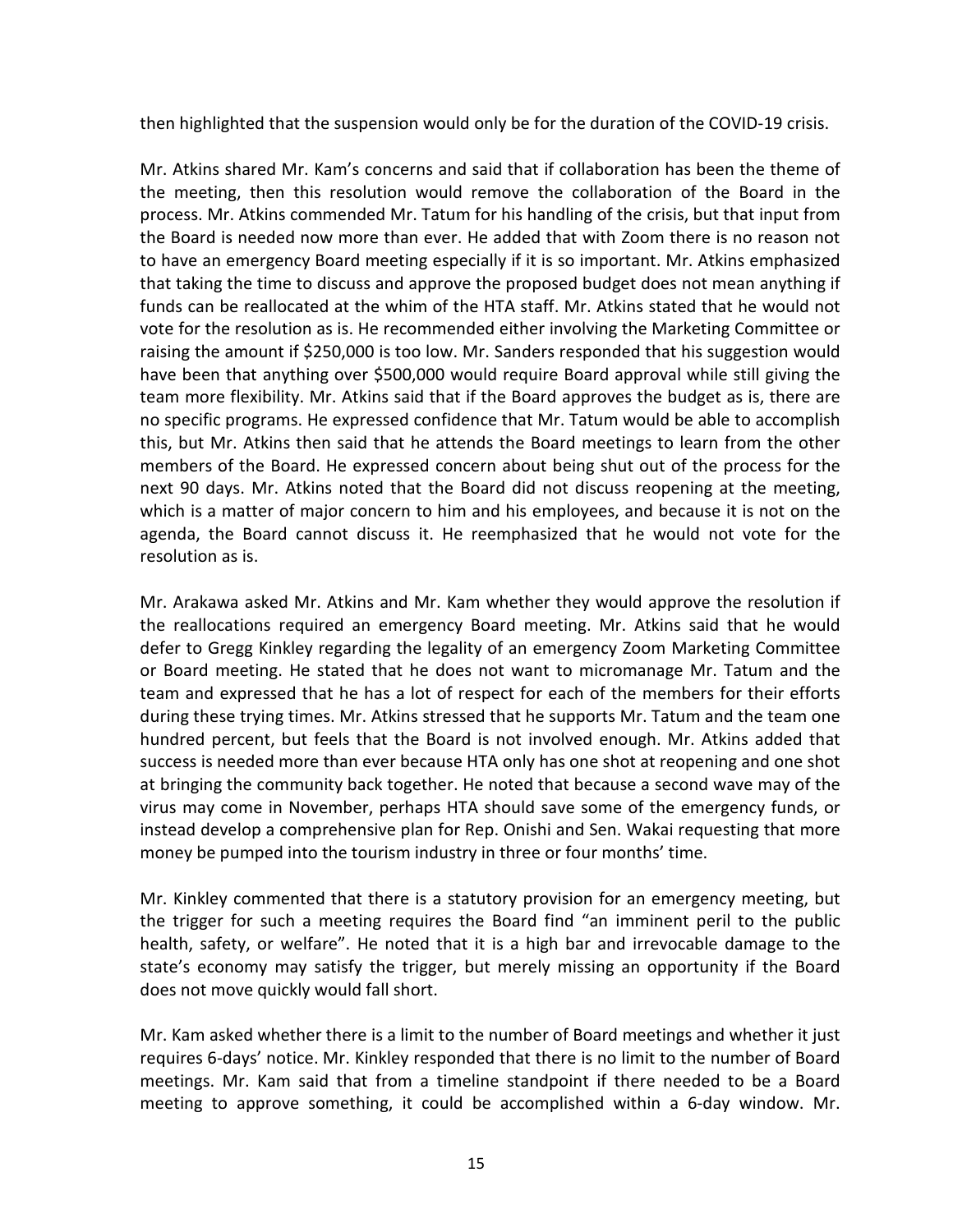Kinkley added it would be the same for a Marketing Committee meeting.

Mr. Rafter asked how long Zoom remains a viable option to host meetings. Mr. Kinkley responded that it would likely be a direct consequence of the most recent emergency proclamation by Gov. Ige. Once that is lifted, Mr. Kinkley assumes that the Board would have to resume in-person meetings. He added that should the Legislature find reason to intervene to permit the continuance of Zoom meetings, the Legislature could intervene.

Mr. Atkins asked to confirm that as a Board member he can talk to one Board member, but not more than one on the same issue. He then asked if this also applies to Mr. Tatum and if Mr. Tatum can talk to several Board members to get a consensus. Mr. Kinkley responded that Mr. Tatum as a staff member is not subject to the Sunshine Law and can communicate with more than one Board member at a time, but cannot do so to attain some form of consensus. Mr. Arakawa asked whether Mr. Tatum can speak with multiple Board members to get comments on an issue, to which Mr. Kinkley responded in the affirmative. Mr. Kinkley added that it would be better if any such conversations took place over individual emails to the Board members.

Mr. Chun asked if the stipulation included in the previous resolution requiring prior notice but not approval to complete the action would satisfy the concerns with this resolution. Mr. Arakawa expressed his belief that Mr. Atkins and Mr. Kam would like interaction and discourse amongst the Board. Mr. Atkins agreed that he would like the collaboration. Mr. Kam added that with all this uncertainty the next 90 days are the most critical and HTA needs the full engagement of the Board to help navigate these treacherous waters. He added that all previous plans have changed and giving the HTA team the full flexibility to unilaterally reallocate funds takes away from the process of seeing how HTA can best utilize those limited funds. Mr. Kam emphasized that he does not want to hinder HTA's performance, but rather wants to be a partner working through these unprecedented times.

Mr. Sanders asked Mr. Kam how he felt about raising the level from \$250,000 to \$500,000 and giving the HTA team more flexibility. Mr. Kam responded that moving \$500,000 from Community would basically wipe out a whole program HTA may want to invest in, and even \$250,000 would represent a significant portion. He added that based on the comments by the Board, HTA needs to reassess to ensure that spending is aligned with the 5-year Strategic Plan. Mr. Kam noted that he feels that the proposed budget is underweighted in the areas he feels are important like Hawaiian Culture, but at the same time, the lack of any specific programs does not show how the money is going to be spent. He then said that he would support giving the flexibility to move funds within a main category, but would be hesitant to allow money to be pulled from Community for something else. Mr. Kam emphasized that there needs to be more transparency. He said that he felt that \$250,000 was an appropriate number, but any higher is the equivalent of an entire line item in the proposed budget. He added that he does not know the right answer, but based on the comments of the other members he wanted to raise these issues for discussion. Mr. Atkins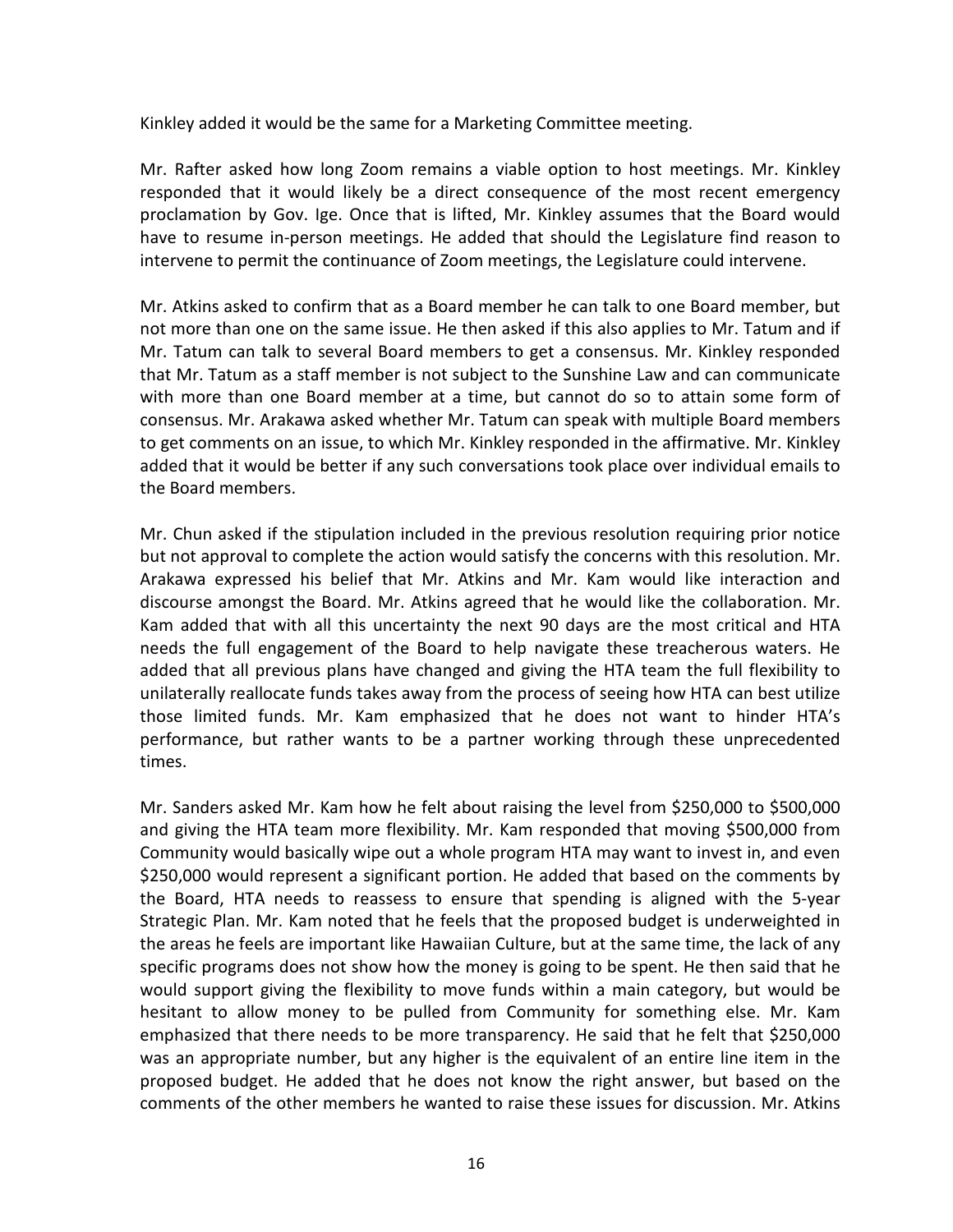noted that he has told the Board how he will vote, but he will respect and support the other members' votes if the resolution is approved by majority. Ms. Yuen expressed that she shares Mr. Atkins' and Mr. Kam's concerns especially given the unprecedented times and that the budget is very limited. She added that transparency will help publicly because it will show what HTA is going to do in this situation.

Chair Fried asked Mr. Tatum if the team could wait until the next Board meeting or at least 6 days to approve any reallocations. Mr. Tatum responded in the affirmative. Chair Fried said that the resolution will be amended to read that any reallocation over \$250,000 will require Board approval. Mr. Regan noted the policy that would be suspended already includes that language. Chair Fried and Mr. Kinkley agreed that the resolution would be moot at this point because the language is already included in the operating policy. Mr. Kinkley added that perhaps the reasons giving rise to the extraordinary powers in the resolution may give cause to hold emergency meetings over Zoom. Mr. Rafter responded that this is a fluid situation, the Board has a staff in place for a reason, and the HTA team may be held up because the Board could not attain quorum. Mr. Atkins suggested that perhaps Mr. Tatum would be permitted to proceed with an action requiring Board action if the Board cannot attain quorum for an emergency meeting. Mr. Kinkley cautioned about taking that approach. Mr. Rafter said that because they currently have the ability to hold Zoom meetings, they can revisit this issue in two or three months based on the current conditions. Mr. Arakawa agreed with Mr. Rafter. Mr. Kam added that perhaps down the road, these matters could be approved by the Marketing Committee, which is smaller in number.

Chair Fried tabled the resolution to be held in abeyance until a later date.

# **11. Report of the Marketing Standing Committee with the Committee's Recommendations to Support Various Marketing Proposals, for Discussion and Action by the Board:**

Chair Fried recognized Mr. Sanders to report on the Marketing Committee meeting. He commended Mr. Tatum and the HTA team for their response to the COVID-19 emergency. Mr. Sanders said that Jay Talwar, HVCB Senior Vice President of Marketing, updated the Committee on HVCB's work assisting visitors and sharing information about the 14-day quarantine. Mr. Sanders then discussed the success of the "Share Aloha" campaign. He highlighted that there were five speakers who discussed the impact of COVID-19, including Ms. Menor-McNamara, President and CEO of the Hawai'i Chamber of Commerce, who represented small businesses, John Morgan, President and Owner of Kualoa Ranch, who represented activities, Avi Mannis, Senior Vice President of Marketing for Hawaiian Airlines, who represented the airline industry, Tina Yamaki, President of the Retail Merchants of Hawai'i, who represented the retail industry, Mufi Hannemann, President of HLTA, who represented the hotel industry. Mr. Sanders said that the committee discussed the impact of the lack of TAT funding on the FY 2021 budget. He noted that the committee identified the importance of setting a specific date to reopen the visitor industry to allow businesses